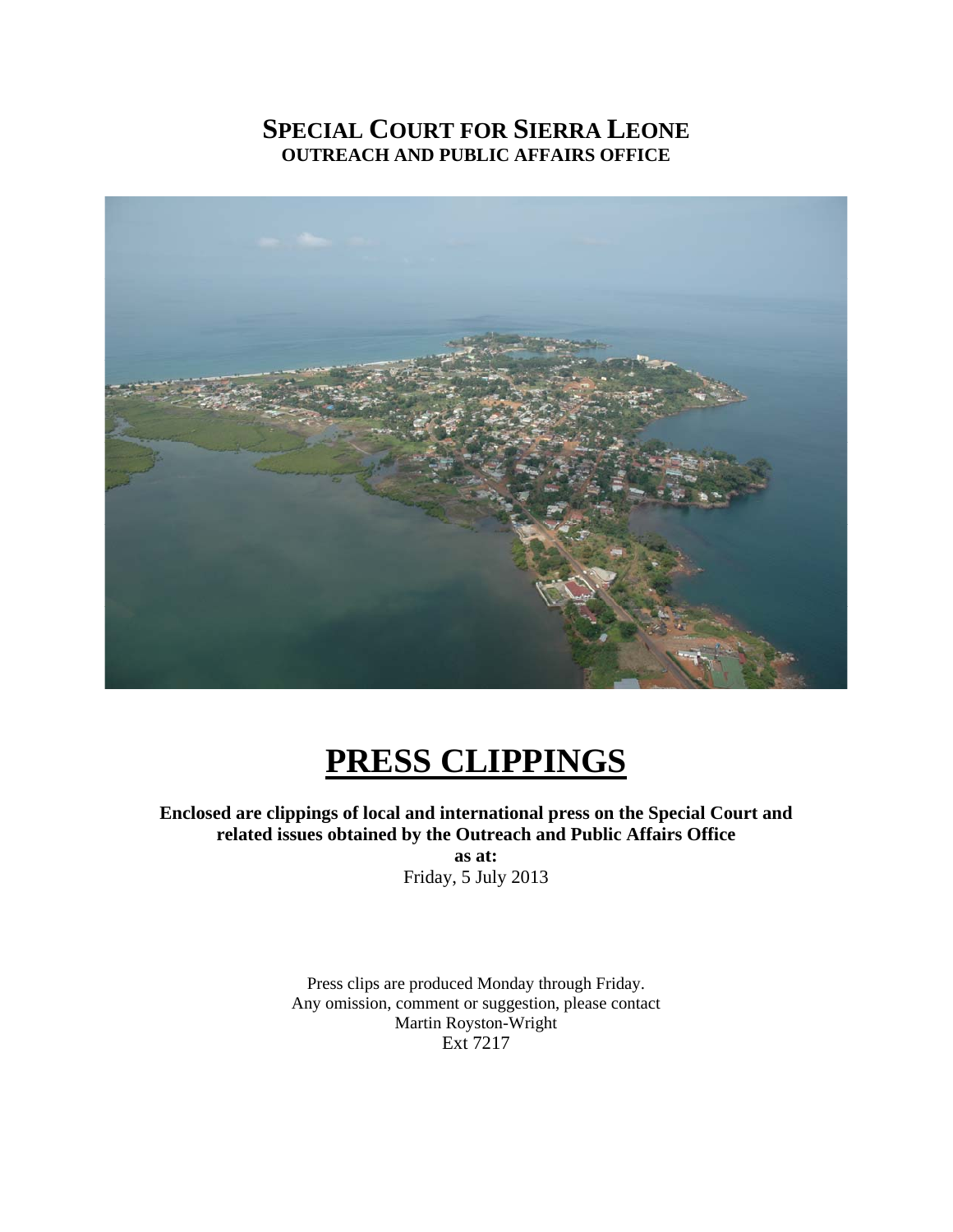## **International News**

The Beauty of Justice / *The Guardian*

Briefing: Justice and Peace 10 Years on in Liberia / *IRIN*

Pages 3-4

Pages 5-8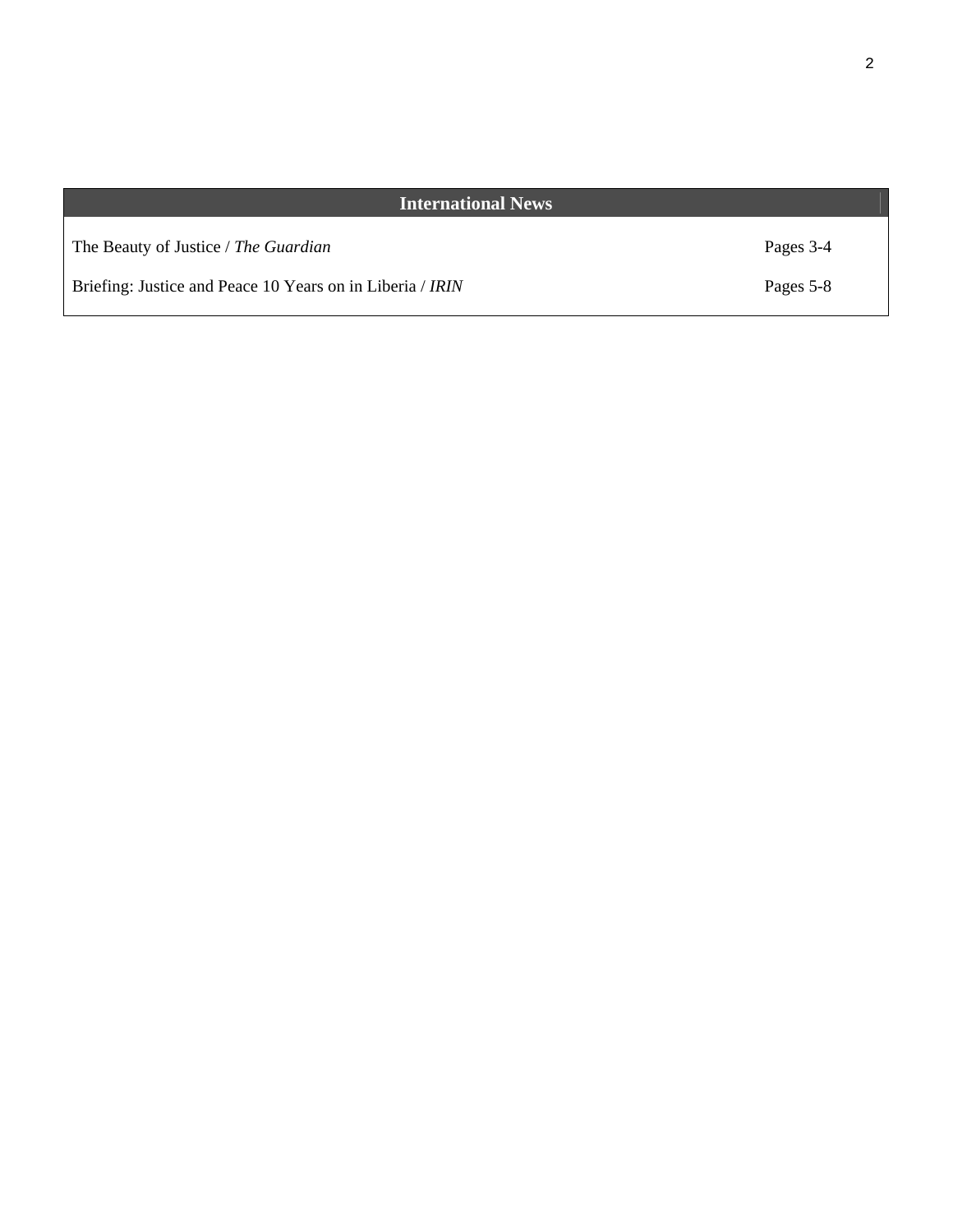## The Guardian (Nigeria) Thursday, 4 July 2013

#### **The beauty of justice**

### WOLE OYEBADE

The Rule of Law: Between Nigeria and other climes

 All men are equal before the law, says Nigeria's constitution. But in reality, big men have increasingly shown disdain for the country's different laws and have, indeed, escaped justice while the downtrodden pay the price when they break the law. WOLE OYEBADE examines how powerful people have faced the music over wrongdoings in other climes and writes that, such societies have been better off for it.

Conviction of Silvio Berlusconi, former Italian Prime Minister, again accentuates the primacy of law and equality of all men – from president to prince and peasants – in the eyes of the ultimate arbiter: the law.

Berlusconi, like Ben Ali, Charles Taylor, Dominic Straus-Kahn, and Laurent Gbagbo among other world leaders, have all faced the wrath of the law and prosecuted for defiling the law they had sworn to protect.

 The bottom-line is the principle of equality, which demands that all individuals are subject to the same laws of justice (due process). Article 7 of the Universal Declaration of Human Rights states: "All are equal before the law and are entitled without any discrimination to equal protection of the law."

#### -SNIP-

Though not for milking his people dry like Ibori did; Liberian former president, Charles Taylor was also sentenced to 50 years in jail for being "in a class of his own" when committing war crimes during the long-running civil war in neighbouring Sierra Leone.

 Judges at a United Nations-backed tribunal in The Hague said his leadership role and exploitation of the conflict to extract so-called "blood diamonds" meant he deserved one of the longest prison sentences handed down so far by the court.

 Taylor, 64, was found guilty of 11 counts of aiding and abetting war crimes and crimes against humanity, when supporting rebels between 1996 and 2002 in return for conflict gems.

 The offences included murder, rape, sexual slavery, recruiting child soldiers, enforced amputations and pillage.

 Delivering the decision at the special court for Sierra Leone, Judge Richard Lussick said Taylor's crimes were of the "utmost gravity in terms of scale and brutality". He added: "The lives of many more innocent civilians in Sierra Leone were lost or destroyed as a direct result of his actions."

 Prosecutors had asked the judges to impose an 80-year prison term. Lussick said such a long term would have been excessive as Taylor was convicted of aiding and abetting which "as a mode of liability generally warrants a lesser sentence than that imposed for more direct forms of participation".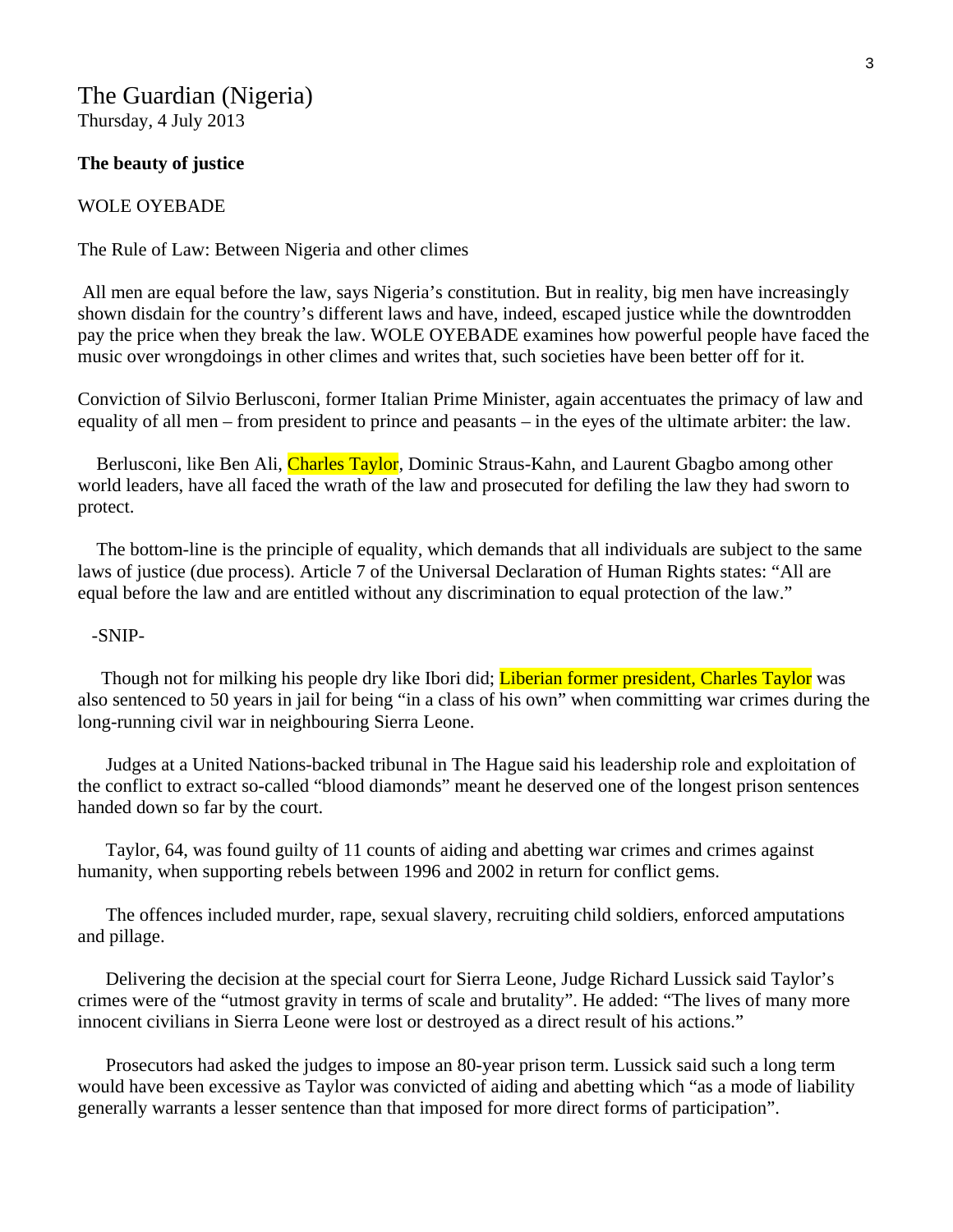Issa Sesay, a leader of the Revolutionary United Front (RUF), which carried out many of the atrocities, has been sentenced to 52 years in jail.

 Korto Williams, director of ActionAid Liberia, said: "Not only is this verdict an opportunity for Sierra Leone and Liberia to move forward, it also signals the international community's clear intent that any leader who misuses their power and carries out state-sanctioned violence will be held responsible for their crimes and will be punished."

 Taylor is the first former head of state convicted by an international war crimes court since Admiral Karl Dönitz, Hitler's successor, was jailed at Nuremberg.

 The civil war left more than 50,000 dead in the West African state. Thousands had their arms or hands forcibly amputated. During the conflict, the country's average life expectancy dipped to 37 years.

## -SNIP-

 Laurent Gbagbo, former President of Côte d'Ivoire from 2000 until his arrest in April 2011, is still awaiting trial for his role in post election crises in his country. In October 2011, the International Criminal Court (ICC) opened an investigation into acts of violence committed during the conflict after the election, and ICC chief prosecutor Luis Moreno Ocampo visited the country.

 The ICC formally issued an arrest warrant for Gbagbo, charging him with four counts of crimes against humanity – murder, rape and other forms of sexual violence, persecution and "other inhuman acts", allegedly committed between 16 December 2010 and 12 April 2011, although many supporters allege that it is not true.

 Gbagbo was arrested in Korhogo, where he had been placed under house arrest, and was placed on a flight to The Hague on 29 November 2011 without knowing where he was led. An adviser to Gbagbo described the arrest as "victors' justice."

 The ICC's confirmation of charges hearing for Gbagbo was scheduled for June 18, 2012, but was postponed to August 13, 2012, to give his defense team more time to prepare. The hearing was then postponed indefinitely, citing concerns over Gbagbo's health.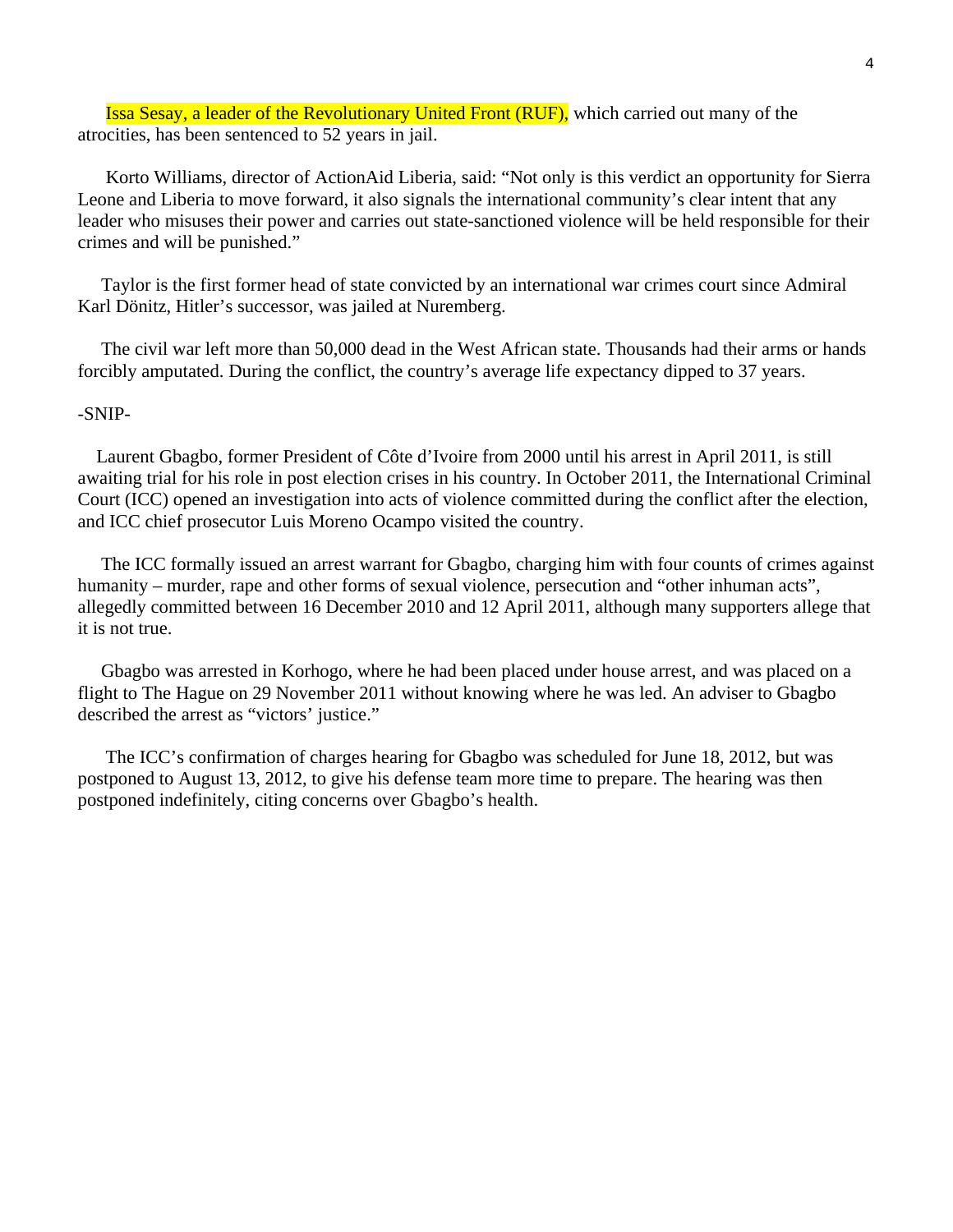## IRIN Thursday, 4 July 2013

## **Briefing: Justice and peace 10 years on in Liberia**



MONROVIA, (IRIN) - In December 1989 Charles Taylor crossed into Liberia from Côte d'Ivoire with a small group of fighters, sparking two brutal civil wars which would leave over 200,000 dead and over one million displaced. This August marks a decade since the end of that conflict.

The country is now at peace and has made some progress in infrastructure development - some neighbourhoods in the capital have access to electricity and 70 percent of Liberians have access to cleanish water - but the reconciliation process has made little headway.

Liberia's peace appears to stem instead from a deep-seated weariness of violence and the presence of a large UN peacekeeping force.

## **Have violence perpetrators been punished?**

Four years ago, Liberia's Truth and Reconciliation Commission (TRC) released a series of recommendations on measures for national reconciliation, justice and wide-ranging institutional reform to address the causes and consequences of the conflict. Yet until now little has been done to implement them, partly because some of those recommended for prosecution or disbarment from public office, including Nobel Laureate President Ellen Johnson Sirleaf, remain in positions of power and influence.

One of those recommended for prosecution, Prince Johnson, the senator for Nimba Country who finished in third place in the last presidential poll, stands accused by the report of "killing, extortion, massacre, destruction of property, forced recruitment, assault, abduction, torture & forced labor [and] rape". The TRC also requests that he account for "the remains of the late President [Doe], especially the skull of the head of the President which was occasionally displayed by Hon. Johnson as a 'war trophy'."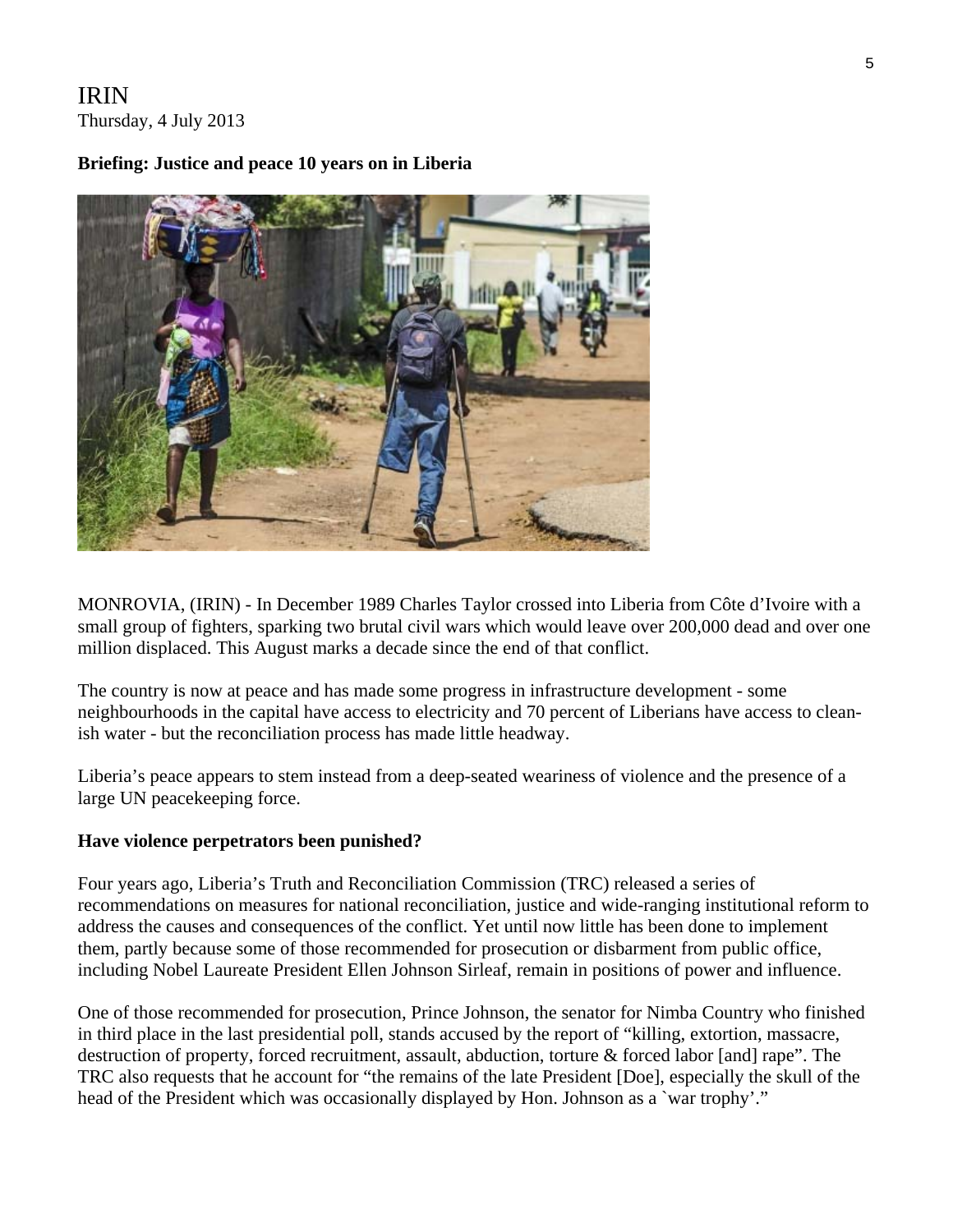James Yarsiah is the chairman of the Transitional Justice Working Group, a civil society initiative monitoring Liberia's peace process. "I don't want tomorrow another group of Liberians to crawl from the mountains and the bushes… because the guys who did it before are honourables and dignitaries now," he told IRIN. "What kind of a message does that send?"

Suggestions of prosecutions have been met by the argument that attempting to prosecute those involved in the war might end up re-igniting it. But Yarsiah points to the success of the Special Tribunal for Sierra Leone in prosecuting "those who bear the greatest responsibility" for crimes committed in that country's own conflict, without provoking a return to violence. Liberia also has the safeguard of around 8,000 UN peacekeepers to quell any unrest.

"The United Nations cannot condone impunity," said the UN deputy special representative to the Secretary-General, Aneas Chuma. "There must be a moment of reckoning and accountability."

In January 2011 Liberia's Supreme Court ruled that the disbarment of any Liberian from public office without due process is unconstitutional, effectively nullifying that recommendation. "I don't see anything happening [towards accountability] for the foreseeable future," said Yarsiah - "not under this administration".

A new body tasked with implementing TRC recommendations, the Independent National Human Rights Commission (INHRC), stands accused of political bias and a lack of experience in the field of human rights.

The commission's acting head, Commissioner Boakai Dukuly, told IRIN that even though "there is no way you can have reconciliation, in the final analysis, without justice, sometimes you need a cooling off period after a conflict… Our situation is unique - the people who participated in the atrocities, a lot of them are in the government, they are in high places," he said.

## **What role are Palava Huts supposed to play?**

Not all the TRC recommendations are as controversial as the imperative to prosecute the warlords and bar figures from public office. A large part of the report is dedicated to promoting reconciliation, notably through the use of traditional Palava Huts, aimed at promoting community-level dialogue, a "quasijudicial forum for justice and reconciliation".

But these too, have been slow to make ground, amid confusion over their exact role. "Everyone's saying 'Great, but what is it?'" said Yarsiah.

The INHRC is tasked with implementing the Palava Hut system. "As we understand it here, [it] is really mediation, reconciliation, dialogue… an idea, not an edifice," said Commissioner Dukuly.

It remains unclear exactly what powers the Huts will have, and how they will operate. If they are endowed with judicial powers, as insinuated in the TRC report, there is speculation they may face opposition from those already opposed to the establishment of the proposed Special Tribunal. If they are merely a forum for confession and forgiveness, are the perpetrators any more likely to confess and repent than they were during the initial hearings of the TRC, which were deemed a charade by many observers? At this stage it is still unclear when the Palava Hut system will gain ground.

## **Have any reparations been paid?**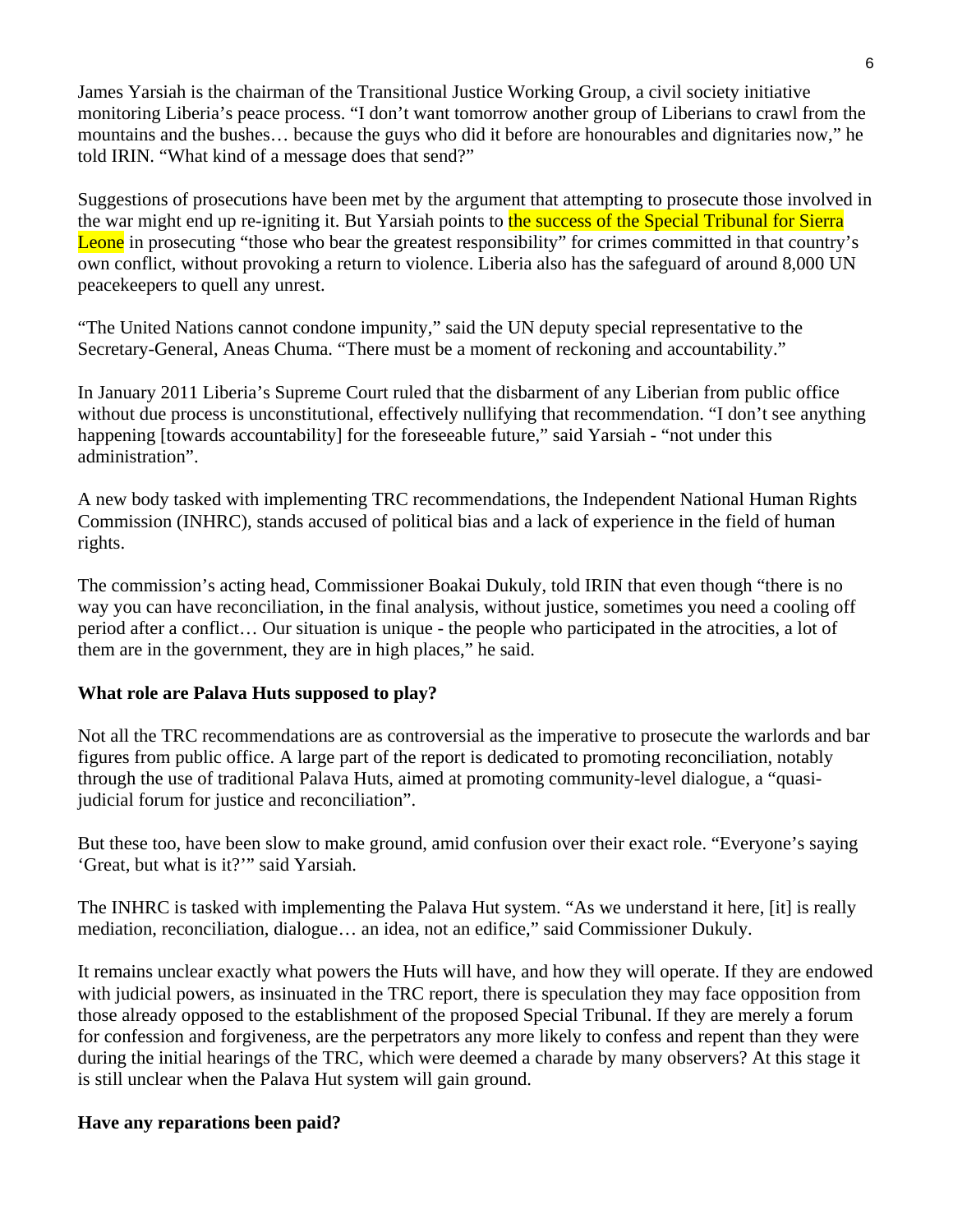A third element of the TRC report called for a reparations programme of US\$500 million. Despite much debate on the relative merits of "individual" and "community" reparations, this too has yet to be initiated, according to the Human Rights Commission. "The reparations programme is yet to be started," said Dukuly. "To have reparations, the government has to put money in it," he added.

One aspect of the TRC recommendations has, however, seen some recent progress, with the dedication of a memorial to two communities in Bong County where 500 people had been massacred during the second civil war (1999-2003). It is, according to the UN, "Liberia's first memorialization of this kind".

## **How flawed is the justice system?**

Prominent among the institutional shortcomings often blamed for Liberia's civil wars are a deeply flawed justice system, the over-centralization of power and wealth among Monrovia's Americo-Liberian elite, widespread corruption, tensions over land rights and high levels of poverty and unemployment.

## **These problems largely persist.**

The justice system remains inefficient and inaccessible for many Liberians. Power and wealth are still concentrated in the capital, Monrovia. Corruption remains widespread, as underscored by a recent audit report by accountancy firm Moore Stephens, which showed that only two of 68 land concessions since 2009 had been awarded in compliance with Liberian law. Land issues also remain highly contentious, with land tenure laws in need of reform, land grabs on the rise, persistent tensions between returning Liberians and those who stayed; as well as mounting tensions in towns and cities as urbanization mounts.

## **What about poverty and unemployment?**

Above all, poverty and unemployment remain pervasive. For many Liberians, life has got little easier over the past decade, and price rises in basic commodities such as rice and fuel since 2008 mean life has become harder for many. According to the 2013 UN Human Development Report, 84 percent of Liberians continue to live below the poverty line.

The foreign direct investment poured into the country has not yet managed to significantly improve living standards of many ordinary Liberians. Liberia remains 174th out of 186 countries on the Human Development Index.

Rosaline Duaneh makes soup in a sandy alleyway in the maze of shanty dwellings that form West Point slum, near central Monrovia. She has been making soup here ever since the war. On a good day she makes up to 200 Liberian dollars (under US\$3), with which she must care for her seven children. Rosaline says she is only able to send two of her children to school. "Life is hard for me", she told IRIN. "I'm only just managing. It is just the same as before, but now there are no gunshots."

"I have been here all my life" says her neighbour, 29-year-old Archie Ponpon. "There have been no changes, only the silence of the guns." Archie, like many in West Point, complains of a chronic lack of jobs, even for high school graduates. According to a March 2013 report by the International Labour Organization, just 4.1 percent of Liberian youths have "stable" employment.

Are we now at a turning point?